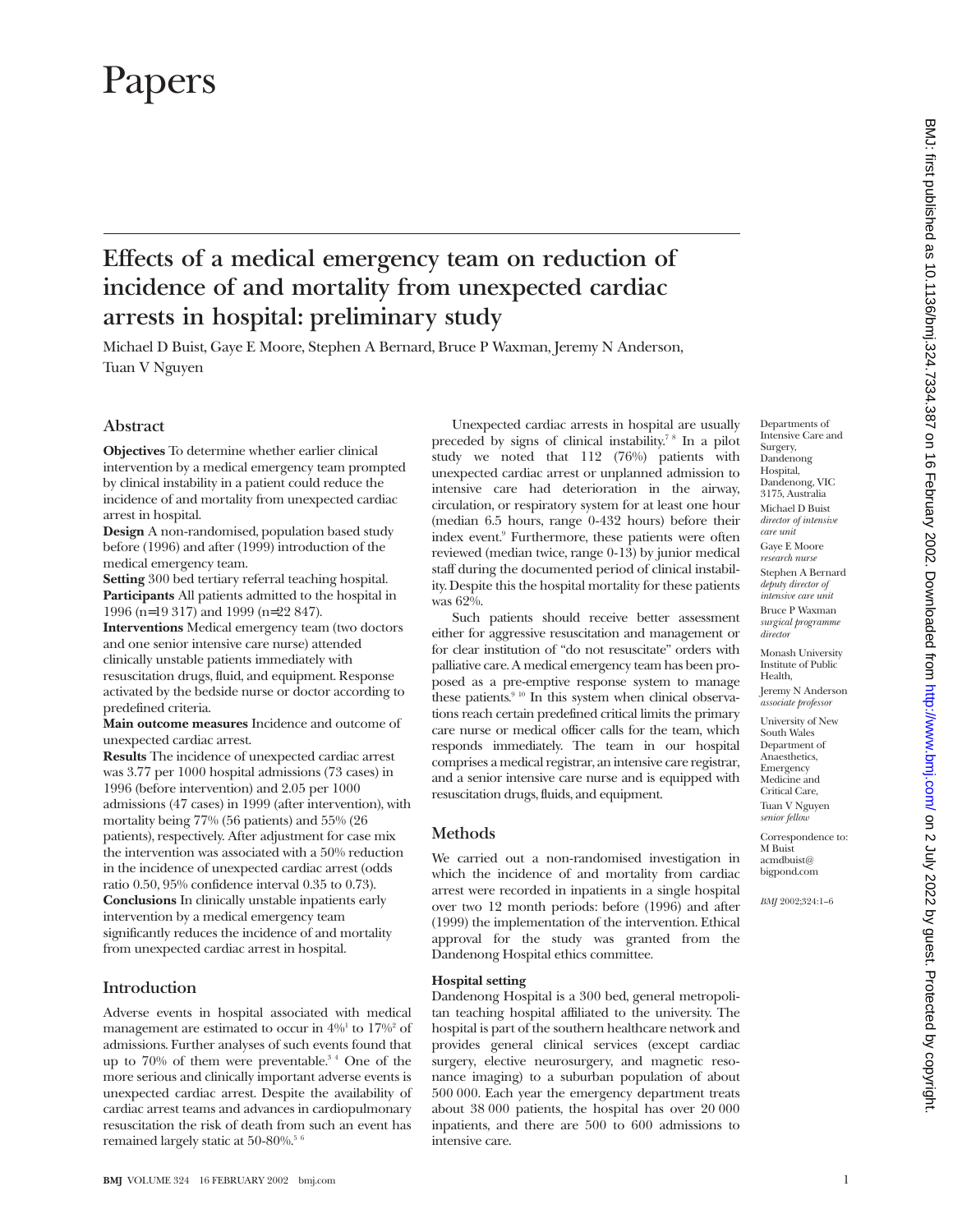#### **Implementation of the system**

In 1996 the hospital had a "traditional" system of response to clinically unstable patients. The nurse would observe and document the instability, a call would then be made to the most junior member of the medical team, who would attend the patient, review the problem, and institute treatment. If the patient's condition continued to be unstable, the junior medical officer would seek advice from the next most senior member of the medical team concerned with the patient's management (in our hospital, the specialty registrar). The treatment review cycle could then be repeated, often with referrals to other specialist services. Occasionally, these cycles were further repeated when the consultant reviewed the case and different teams of on-call doctors became involved.

We gradually introduced the medical emergency team into the hospital from 1997, using the same criteria as reported previously.11 Initial implementation was only partially successful as the number of calls was low.<sup>9</sup> We thought this was because junior medical staff were reluctant to broach the "traditional" system of management and nursing staff were reluctant to respond against doctors' orders.

In 1999 we implemented a formal education and audit process directed at junior medical staff and nursing staff after the employment of a full time research nurse. The education process included interactive audiovisual presentations to hospital staff in small groups, attachment to all staff identification badges of the criteria for calling the medical emergency team, and strategic placement of posters throughout the hospital. All calls made to the team in the previous week were reviewed weekly. Staff who were involved in the more important events as identified by the audit were debriefed. Additionally, publication in 1999 of data from our pilot study in 1997 further emphasised the problem of the management of clinically unstable patients in hospital.<sup>9</sup> During 1997-9 we altered and simplified the criteria for calling the team in response to feedback from primary care nurses and junior medical officers (see box).<sup>9</sup> The team was not called to the emergency department, operating theatres, or intensive care and coronary care units.

#### **Data collection**

We collected data from 1 January to 31 December 1996 (before the intervention) and from 1 January to 31 December 1999 (after the intervention) (figure). We used two discontinuous time periods because the process of implementation took at least two years and is still ongoing. As data on cardiac arrest calls and hospital population were collected differently in 1994 and 1995 from the rest of the data, these two years were not used in statistical comparisons with data collected from 1996 onwards.

For each cardiac arrest call made during the study periods we recorded demographic data, source, reason, date for admission to hospital, and data necessary for calculating the various severity scores. We reviewed data for completeness by cross referencing documented records of cardiac arrest calls made by the hospital telephone switchboard operators and reviewing all medical records for that year with a discharge code that included the words "cardiac arrest." We adopted a working definition of cardiac arrest—namely, that a



Incidence of cardiac arrests, number of calls to medical emergency team (MET), and in-hospital mortality between 1994 and 2000

staff member was so concerned about a patient that they made a cardiac arrest call, regardless of whether the patient was actually having a cardiac arrest. There were three calls in 1996 and one in 1999 to patients (all of whom died) who had been given "do not resuscitate" orders before the call. As these cardiac arrests were expected the data were not included in the study.

We abstracted data for the total hospital population for the two study periods from the hospital admission database. Each patient was identified by a unique identification number. We analysed data on a patient not an admission basis. All data were linked by the unique identification number.

#### **Statistical analysis**

We described and estimated the incidence of cardiac arrest calls in relation to patients' demographic and

| Criteria for calling medical emergency team                                                                                                                                                                                                                |
|------------------------------------------------------------------------------------------------------------------------------------------------------------------------------------------------------------------------------------------------------------|
| Airway<br>Respiratory distress<br>Threatened airway                                                                                                                                                                                                        |
| <b>Breathing</b><br>Respiratory rate $>30/\text{min}$<br>Respiratory rate $\leq 6$ /min<br>$\text{SaO}_2$ < 90% on oxygen<br>Difficulty speaking<br><b>Circulation</b><br>Blood pressure $\leq 90$ mm Hg despite treatment<br>Pulse rate $>130/\text{min}$ |
| <b>Neurology</b><br>Any unexplained decrease in consciousness<br>Agitation or delirium<br>Repeated or prolonged seizures<br>Other<br>Concern about patient<br>Uncontrolled pain<br>Failure to respond to treatment<br>Unable to obtain prompt assistance   |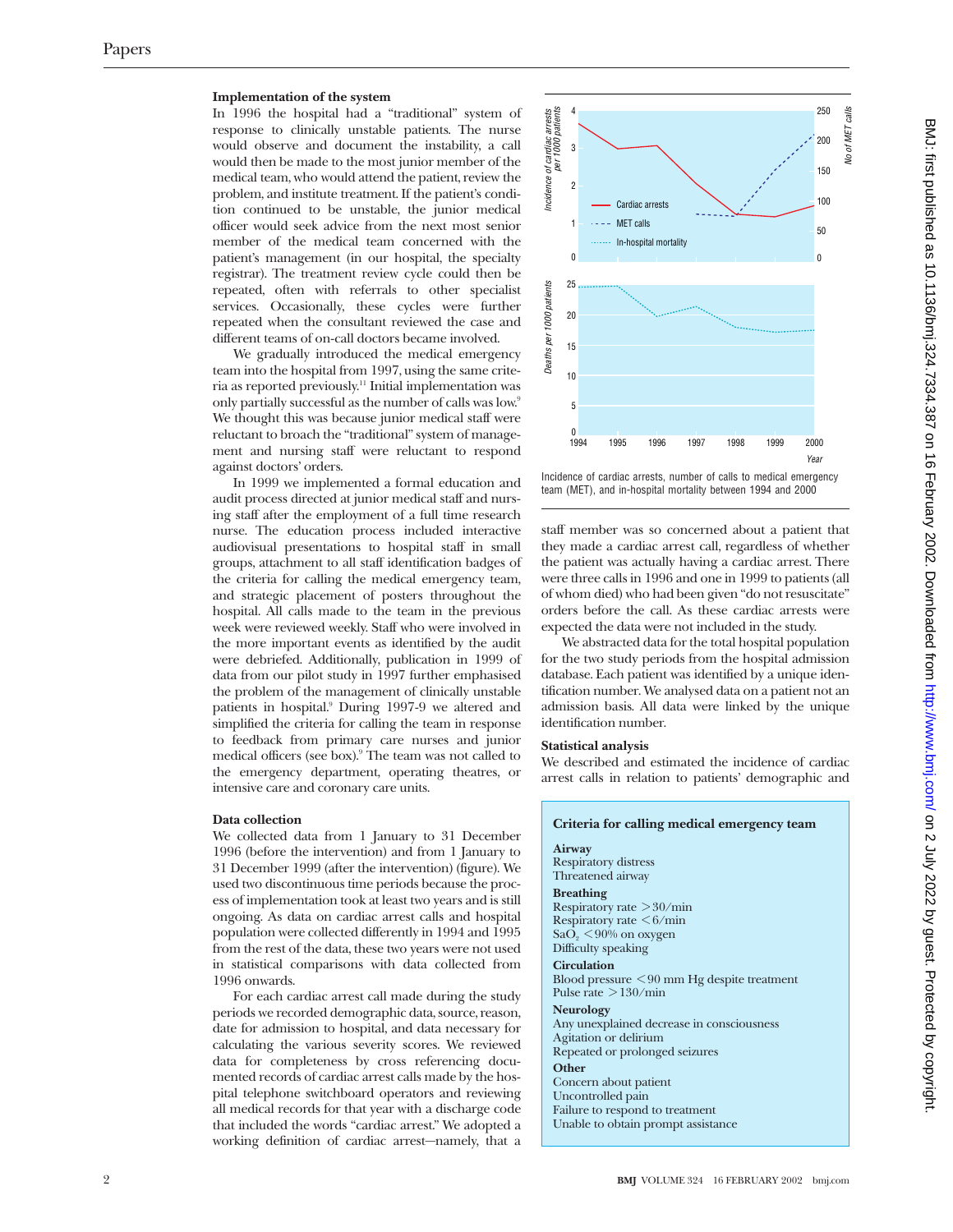clinical characteristics and investigated the independent predictors of calls. In all analyses we used the patient as the sampling unit. We calculated the incidence of cardiac arrest calls per 1000 patients at risk. We used dates of hospital admission, admission to intensive care, and discharge to calculate length of stay in hospital and intensive care. Univariate association of various "risk factors" (for example, age, sex, source of admission, and reason for admission) was evaluated by descriptive statistical techniques, such as  $t$  test,  $\chi^2$  test, non-parametric Mann-Whitney rank sum test, etc, for appropriate data and their probability distributions. We used the generalised estimating equation model to test for difference in severity scores between sources of and reasons for admission to intensive care to account for any multiple admissions. Because of the multiple comparisons in this analysis we set the significance level at 0.001.

To determine the potential predictors of cardiac arrest calls we used logistic regression to model the probability of a call in relation to patient's age, sex, type of admission, reason for admission, and diagnostic related groups (Commonwealth Department of Health and Family Services, 1999). We included separate interaction terms to detect relations between the presence or absence of the medical emergency team and each of the factors in the model to examine whether the presence of a particular risk factor had a significant impact on the probability of a call before and after the implementation of the intervention. We used stepwise and backward elimination algorithms to identify potential predictors of mortality. To account for multiple admission we used the generalised estimating equation model with Proc Genmod (SAS).<sup>12</sup>

# **Results**

### **Hospital admissions**

From 1996 to 1999 the number of hospital admissions increased by 14%, from 25 194 before the intervention to 28 801 after the intervention. Because there were multiple admissions during the study period the actual number of patients increased by 18%, from 19 317 in 1996 to 22 847 in 1999. Table 1 shows the basis characteristics of the patients in the two periods.

When we used the number of admissions as sampling units we found a significant difference in the types of admissions between the two periods. For instance, the number of admissions from the emergency department increased from 52% in 1996 to 59% in 1999. Similarly, "planned admissions" increased from 17% in 1996 to 21% in 1999. Table 2 gives data on admissions according to diagnostic related groups.

#### **Incidence and predictors of cardiac arrest calls**

In the two periods there were 73 and 47 unexpected cardiac arrest calls respectively, giving incidences of 3.77 and 2.05 per 1000 patients ( $P \le 0.001$ ). Mortality was 56/73 (77%) before the intervention and 26/47 (55%) after the intervention (difference significant at  $P < 0.001$ ) (table 3). There was no significant difference in the actual reasons for the call between the two periods.

We considered all of these factors in a multiple logistic regression model. Presence of the medical emergency team (odds ratio 0.52, 95% confidence interval 0.36 to 0.74); age  $\ge 65$  years (8.1, 5.3 to 12.2); admission **Table 1** Basic characteristics of patients before (1996) and after (1999) implementation of medical emergency team

|                                                      | <b>Before</b> |                           |
|------------------------------------------------------|---------------|---------------------------|
| <b>Hospital characteristics</b>                      | intervention  | <b>After intervention</b> |
| No of patients                                       | 19317         | 22 847                    |
| No of admissions                                     | 25 194        | 28 801                    |
| Proportion of men (%)                                | 44.4          | 44.6                      |
| Proportion of same day admissions (%)                | 47.7          | 49.2                      |
| Mean (SD) age (years)                                | 36.6 (26.0)   | 36.4 (26.0)               |
| Proportion aged ≥65 years                            | 19.3          | 19.0                      |
| Length of stay (days):                               |               |                           |
| Mean (SD)                                            | 3.6(6.3)      | $3.9(14.8)^*$             |
| Median (25th, 75th centile)                          | 2(1, 4)       | 2(1, 4)                   |
| Intensive care:                                      |               |                           |
| No of admissions                                     | 435           | 622                       |
| No of unplanned admissions                           | 45            | 78                        |
| Mean (SE) APACHE II score of unplanned<br>admissions | 18.4(1.0)     | 18.9(1.0)                 |
| Types of admissions (%):                             |               |                           |
| <b>Emergency department</b>                          | 13 058 (51.8) | 16 921 (58.8)*            |
| Maternity                                            | 2475 (9.8)    | 2790 (9.7)                |
| Planned                                              | 4237 (16.8)   | 6157 (21.4)*              |
| Newborn (<9 days)                                    | 2173 (8.6)    | 2531 (8.8)                |
| Others                                               | 3251 (12.9)   | 402 $(1.4)^*$             |

\*Significant difference before and after intervention, P<0.001.

**Table 2** Admission according to diagnostic related group before (1996) and after (1999) implementation of medical emergency team\*

| Group† | <b>Before intervention</b> | After intervention |
|--------|----------------------------|--------------------|
|        | 1647 (6.5)                 | 1945 (6.7)         |
| Ш      | 978 (3.9)                  | 1324 (4.6)         |
| Ш      | 5902 (23.4)                | 5707 (19.8)        |
| IV     | 2903 (11.5)                | 4945 (17.2)        |
| V      | 3178 (12.6)                | 4116 (14.3)        |
| VI     | 3343 (13.3)                | 3728 (12.9)        |
| VII    | 1136 (4.5)                 | 1088 (3.8)         |
| VIII   | 2456 (9.8)                 | 2619 (9.1)         |
| IX     | 3166 (12.6)                | 3019 (10.5)        |
| X      | 485 (1.9)                  | 310(1.1)           |

\*Distribution of groups in 1996 and 1999 significant at P<0.0001. †Groups created from over 200 categories created by Commonwealth Department of Health and Family Services, 1999.

**Table 3** Hospital mortality, incidence of cardiac arrest, and mortality from cardiac arrest before (1996) and after (1999) implementation of medical emergency team

|                                         | <b>Before</b> |                           |
|-----------------------------------------|---------------|---------------------------|
|                                         | intervention  | <b>After intervention</b> |
| Hospital deaths:                        |               |                           |
| No of deaths                            | 380           | 393                       |
| Rate per 1000 patients                  | 19.67         | $17.20*$                  |
| Cardiac arrest:                         |               |                           |
| No of cardiac arrests                   | 73            | 47                        |
| Rate per 1000 patients                  | 3.77          | $2.05*$                   |
| No (%) of deaths                        | 56 (76.7)     | $26(55.3)$ *              |
| Unplanned admissions to intensive care: |               |                           |
| No of admissions                        | 45            | 78                        |
| Rate per 1000 patients                  | 2.3           | 3.4                       |
| No $(%)$ of deaths                      | 15 (33.3)     | 23 (29.5)                 |

\*Significant difference before and after intervention, P<0.001.

to emergency department (2.7, 1.7 to 4.5); male patients (1.5, 1.1 to 2.2); and same day admission (0.36, 0.2 to 0.6) were all significantly associated with the risk of cardiac arrest (table 4). After adjustment for these factors the odds ratio for cardiac arrest with the medical emergency team in place was 0.50 (0.35 to 0.73).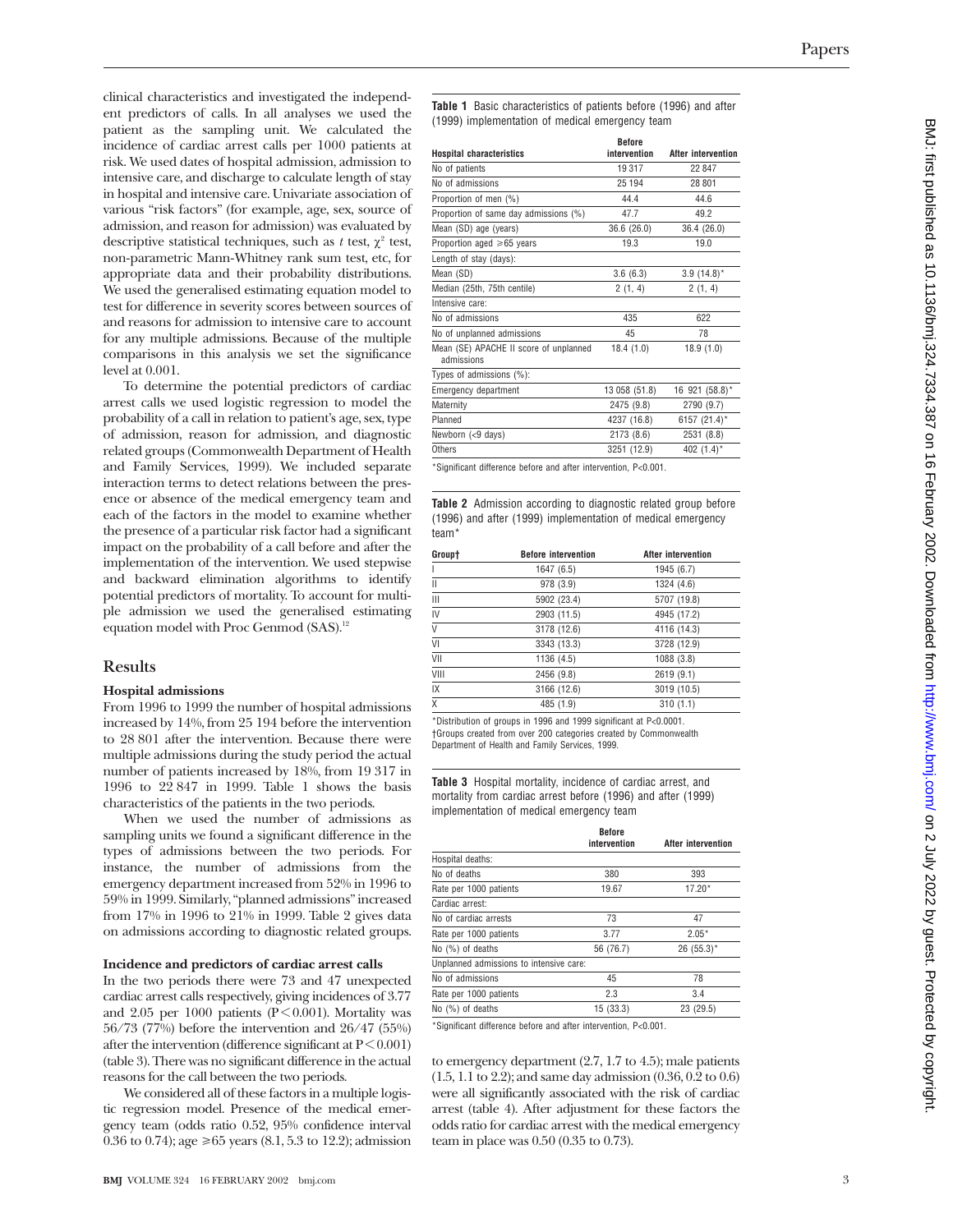| <b>Table 4</b> Independent predictors of cardiac arrest: multivariate analysis |  |  |  |
|--------------------------------------------------------------------------------|--|--|--|

| Unit       | <b>Coefficient (SE)</b> | Odds ratio (95% CI)            |
|------------|-------------------------|--------------------------------|
| <b>Yes</b> | $-0.66(0.185)$          | 0.52 (0.36 to 0.74)            |
| Yes        | 2.09(0.212)             | 8.07 (5.32 to 12.2)            |
| Males      | 0.41(0.183)             | 1.51 $(1.05 \text{ to } 2.16)$ |
| Yes        | 1.01(0.259)             | 2.73 (1.65 to 4.54)            |
| Yes        | $-1.02(0.223)$          | $0.36$ (0.23 to 0.56)          |
|            |                         |                                |

MET=medical emergency team.

#### **Distribution of calls for medical emergency team**

During 1999 the team was called out 152 times for 124 patients; 21 patients had more than one call. Among the patients, 40 died. Two patients died during the team visit; 13 were allocated "do not resuscitate" orders during the team visit and subsequently died; 14 died during or after admission to intensive care or the coronary care unit; and 11 died in hospital in circumstances unrelated to the medical emergency team call. The mean age of the 124 patients was 60 (SD 17.4) years. Half of the calls originated from the general medical wards, followed by general surgery (26%), orthopaedic surgery  $(6\%)$ , cardiology  $(4\%)$ , and thoracic surgery (4%). Almost all calls were made by nurses (84%) or junior medical officers (15%).

# **Discussion**

We found that early intervention by a medical emergency team reduced the incidence of unexpected cardiac arrest in hospital by about half. Furthermore, the subsequent mortality was reduced from 77% to 55% after the system had been introduced. In our hospital, this was a reduction in mortality by two patients per thousand hospital admissions.

Unexpected cardiac arrest is a serious and clinically important adverse event that carries a high mortality.<sup>5 6</sup> Such an event is often preceded by signs of physiological deterioration, $7-9$  which indicates that it is often neither a sudden nor an unpredictable event. Early intervention when a patient shows signs of clinical instability could reduce the incidence of cardiac arrest and hence mortality.

Critically ill patients may be identified by clinical signs of dysfunction of the airway, breathing, or circulation. In our hospital the "traditional" system of management of these patients was hierarchical and depended on the skill, experience, judgment, and timely involvement of relevant staff members. These factors varied considerably and resulted in a poorly standardised and unstructured approach.<sup>9</sup> Early intervention should prevent further deterioration to the point that a cardiac arrest call is made. Our observed reduction in calls and associated mortality is consistent with that conjecture.

The implementation of the response system required considerable cultural change throughout the hospital with an education programme and audit process, which could explain some of the observed effects. On the other hand, the potential effect could have been underestimated. During the early phase of implementation junior medical and nursing staff seemed unwilling to broach the traditional system of referral. There were probably still unexpected cardiac arrest calls and unplanned admissions to intensive care that could have been prevented by better use of the medical emergency team.

The new system may simply have transferred mortality associated with cardiac arrest calls to mortality that occurred at other times and other places. While two patients died during the team visit and 14 patients died after admission to intensive care or coronary care, these events did not fully account for the overall reduction in mortality. Nevertheless, even if this effect contributed to the entire reduction in the frequency of calls the team's response still allows for a more considered approach to the patient's management than the chaos that is often inevitable with a cardiac arrest call. Calls to the medical emergency team often resulted in discussion with the patient's consultant and a decision to implement on a "do not resuscitate" order with palliative care. This occurred in 17 patients, of whom 13 died.

#### **Comparison with other studies**

In a recent study, the six month incidence of cardiac arrest, mortality, and unplanned admissions to intensive care was found to be significantly lower in a hospital with medical emergency teams compared with two hospitals that had no such system. After adjustment for case mix, however, the difference was significant only for unplanned admissions to intensive care.13 The results were attributed to poor use of the emergency team at the intervention hospital, and failure to identify patients who would benefit most from such early intervention.<sup>14</sup> However, the comparisons between hospitals and statistical adjustments in that study were problematic and arguably less than optimal, making its results difficult to interpret.

#### **Strengths and limitations**

We used a before and after design within a hospital and with a historical control. We could control for all major characteristics associated with the hospital, and our inferences on cause and effect could be made with greater confidence than those made in a comparison between hospitals. Our end points were incidence of unexpected cardiac arrest call (irrespective of the cause of cardiac arrest) and mortality. These are well documented so error in measurement is unlikely to be an issue. Despite these strengths, the study was based on data from only one tertiary teaching hospital, in which organisational structures may be different from other hospitals in other regions and countries.

The use of two discontinuous time points could mean that the observed reduction in cardiac arrest calls could have resulted from a "natural regression" due to medical progress, or at worst, random fluctuation. This seems unlikely because data from 1994 to 2000 show that the incidence of cardiac arrests fell immediately. During the same period, the mortality in hospital also fell. When we analysed the data with a generalised linear model (for example, Poisson regression) the negative trend was significant at  $P \le 0.0001$  for both cardiac arrests and mortality.

The improvement in mortality could also be an indirect effect, unrelated to the medical emergency team—namely, the Hawthorne effect.<sup>15</sup> The research project had a high profile within the hospital, and the authors' concerns were well known. Publication of preliminary results highlighted issues regarding delivery of service and became a focus for improvement in patient care.9 Also the employment of a full time research nurse to facilitate the implementation of the